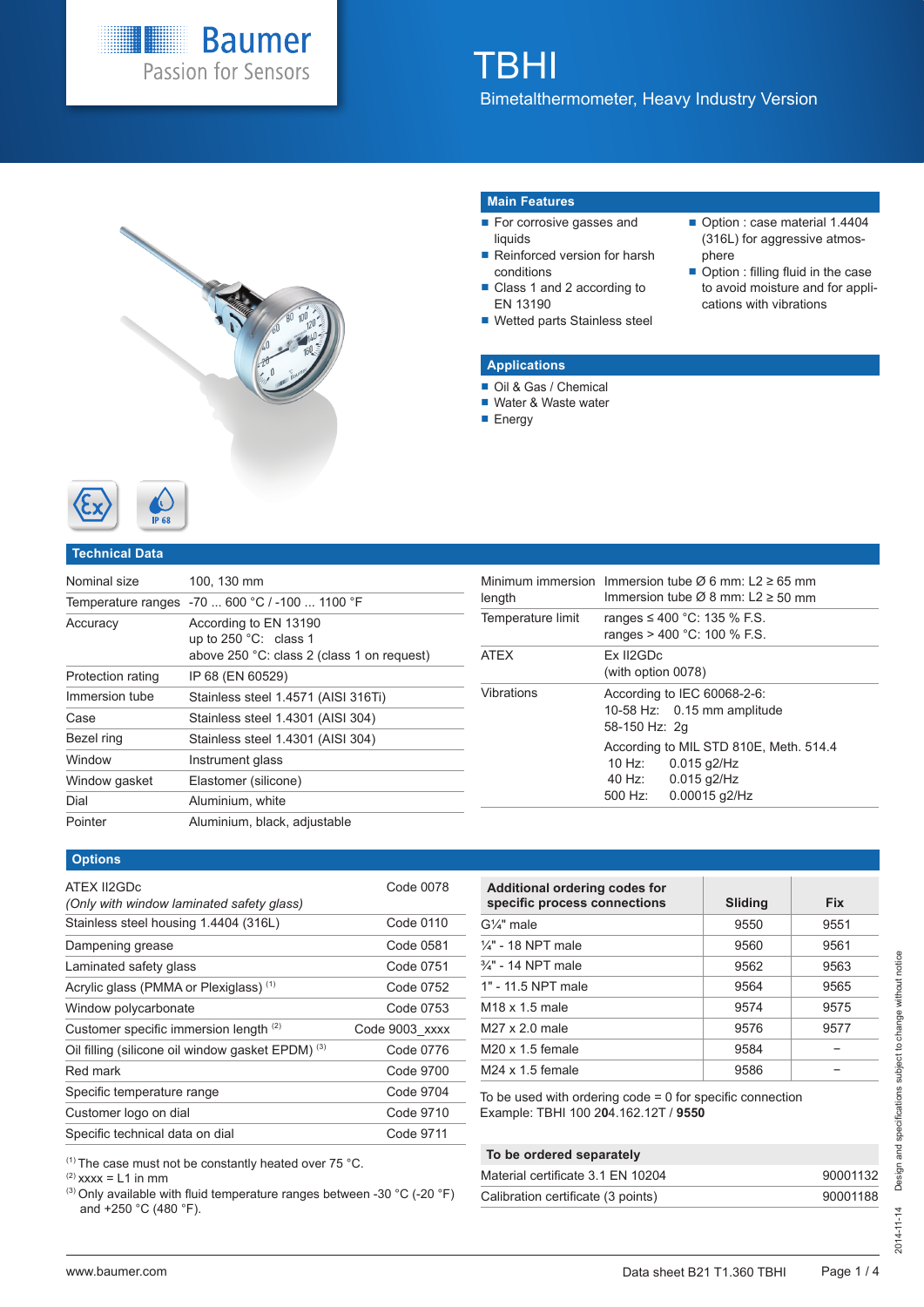

# TBHI Bimetalthermometer, Heavy Industry Version

## **Drawing - Immersion tube center back, every angle without connection (dimensions in mm)**





| NS             | Weight (kg) |  |  |  |  |  |  |
|----------------|-------------|--|--|--|--|--|--|
| 100            | 0.450       |  |  |  |  |  |  |
| 130            | 0.570       |  |  |  |  |  |  |
| Add per 100 mm |             |  |  |  |  |  |  |
| Ø6mm           | 0.007       |  |  |  |  |  |  |
| Ø8 mm          | 0.017       |  |  |  |  |  |  |

#### **Drawing - Immersion tube center back, every angle with connection (dimensions in mm)**





With sliding connection With fix connection

# **Drawings - connections**





|                       |    |    |                          | <b>Wrench</b> |         | Weight (kg) |
|-----------------------|----|----|--------------------------|---------------|---------|-------------|
| d <sub>6</sub>        | d7 | L3 | L4                       | size          | sliding | fix         |
| $G\frac{1}{2}$ , male | 26 | 15 | $\overline{\phantom{0}}$ | 27            | 0.095   | 0.090       |
| $G3/4$ ", male        | 32 | 16 | $\overline{\phantom{0}}$ | 32            | 0.150   | 0.140       |
| G1", male             | 39 | 19 | -                        | 41            | 0.210   | 0.240       |
| M20 x 1.5, male       | 27 | 14 | -                        | 27            | 0.090   | 0.090       |
| M24 x 1.5, male       | 27 | 15 |                          | 27            | 0.110   | 0.110       |
| 1/2" - 14 NPT", male  |    | -  | 20                       | 27            | 0.095   | 0.100       |



Cylindrical screw threads **Conical screw threads** Conical screw threads Sliding screw connection female

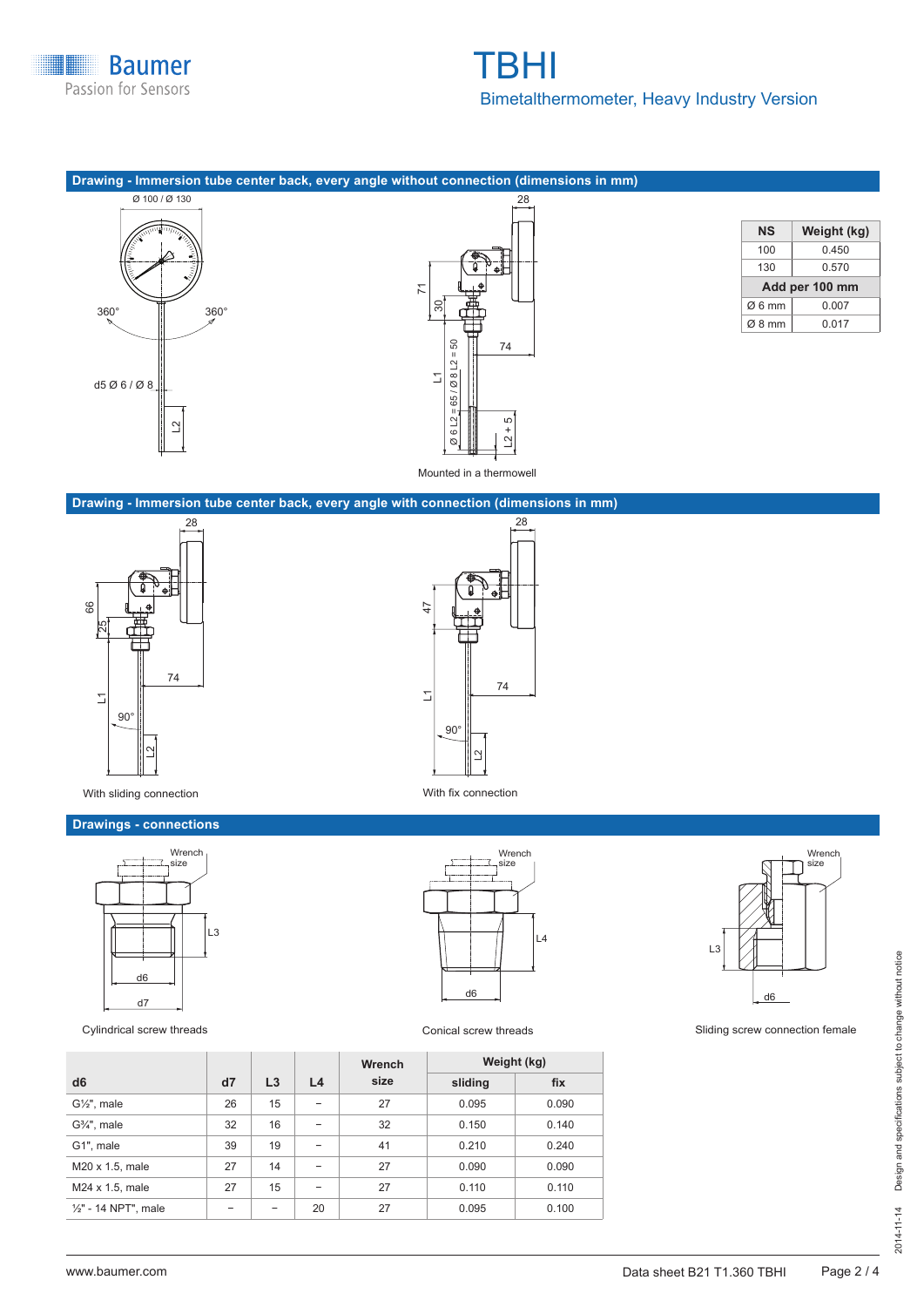## Temperature ranges

| Code                | Range |     |  |
|---------------------|-------|-----|--|
|                     | °C    |     |  |
| 52T                 | $-20$ | 40  |  |
| 54T                 | $-20$ | 60  |  |
| 84T                 | $-20$ | 100 |  |
| 55T                 | $-30$ | 170 |  |
| 51T                 | $-30$ | 70  |  |
| 68T $1)$            | $-70$ | 50  |  |
| 11T                 | 0     | 60  |  |
| <b>27T</b>          | 0     | 80  |  |
| 12T                 | 0     | 100 |  |
| <b>20T</b>          | 0     | 120 |  |
| 13T                 | 0     | 160 |  |
| <b>22T</b>          | 0     | 200 |  |
| <b>14T</b>          | 0     | 250 |  |
| $23T$ <sup>1)</sup> | 0     | 300 |  |
| $15T^{1}$           | 0     | 400 |  |
| $25T$ <sup>1)</sup> | 0     | 500 |  |
| $16T^{1}$           | 0     | 600 |  |
| $30T^{1}$           | 100   | 500 |  |

| Code                | Range<br>°F |      |
|---------------------|-------------|------|
| $68U$ <sup>1)</sup> | $-100$      | 120  |
| $09U$ <sup>1)</sup> | $-50$       | 120  |
| $08U$ <sup>1)</sup> | $-40$       | 160  |
| 54U                 | 0           | 140  |
| 02U                 | 0           | 200  |
| <b>03U</b>          | 0           | 250  |
| 04U                 | 0           | 300  |
| 05U                 | 0           | 400  |
| <b>06U</b>          | 0           | 500  |
| 11U                 | 30          | 140  |
| 20U                 | 30          | 250  |
| 13U                 | 30          | 320  |
| <b>22U</b>          | 30          | 400  |
| $23U$ <sup>1)</sup> | 30          | 580  |
| $15U$ <sup>1)</sup> | 30          | 750  |
| $28U$ <sup>1)</sup> | 100         | 800  |
| $29U^{1}$           | 200         | 1000 |

| Code                | Range (double scale) |     |          |          |      |
|---------------------|----------------------|-----|----------|----------|------|
|                     | °C                   |     |          | °F       |      |
| 51V                 | $-30$                | 70  | $\prime$ | -40      | 160  |
| $68V$ <sup>1)</sup> | $-70$                | 50  |          | $/ -100$ | 100  |
| 55V                 | $-30$                | 170 | $\prime$ | 0        | 350  |
| 11V                 | 0                    | 60  | $\prime$ | 30       | 140  |
| <b>20V</b>          | 0                    | 120 | $\prime$ | 30       | 250  |
| 13V                 | 0                    | 160 | $\prime$ | 30       | 320  |
| 14V                 | 0                    | 250 | $\prime$ | 30       | 500  |
| $15V$ <sup>1)</sup> | 0                    | 400 | 1        | 30       | 750  |
| $16V$ <sup>1)</sup> | 0                    | 600 | $\prime$ | 100      | 1100 |

<sup>1)</sup> Not available with silicone filling (option 0776)

# Ordering example with options

|                                                                                                                                                                                                                                                                                                                                                                                                                                                                                                                                                                                  | 100<br>TBHI | $\overline{2}$ |  | 4 |  | 12T | 9003 | 0130 | 0078 |
|----------------------------------------------------------------------------------------------------------------------------------------------------------------------------------------------------------------------------------------------------------------------------------------------------------------------------------------------------------------------------------------------------------------------------------------------------------------------------------------------------------------------------------------------------------------------------------|-------------|----------------|--|---|--|-----|------|------|------|
| All stainless steel bimetal thermometer<br>Nominal size 100 mm<br>Case material stainless steel 1.4301 (AISI 304)<br>Without connection (direct mounting)<br>Immersion tube outlet: Center back, every angle<br>Indication EN 13190 (standard) $\leftarrow$<br>Immersion tube $\varnothing$ 6 mm, stainless steel 1.4571 (AISI 316 Ti)<br>Immersion tube customer specific length <<br>Temperature range: 0  100 °C <b>4 = 0  100 °C + 0  100 °C</b> + 0  100 °C + 0  100 °C + 0  100 °C + 0  100 °C + 0  100 °C + 0  100 °C + 0  100 °C + 0  100 °C + 0  100 °C + 0  100 °C + 0 |             |                |  |   |  |     |      |      |      |
| Option: Customer specific immersion length example and the control of the control of the control of the control of the control of the control of the control of the control of the control of the control of the control of th<br>Option: Immersion length L1 = 130 mm $\rightarrow$                                                                                                                                                                                                                                                                                             |             |                |  |   |  |     |      |      |      |
| Option: ATEX Version with window laminated safety glass only                                                                                                                                                                                                                                                                                                                                                                                                                                                                                                                     |             |                |  |   |  |     |      |      |      |